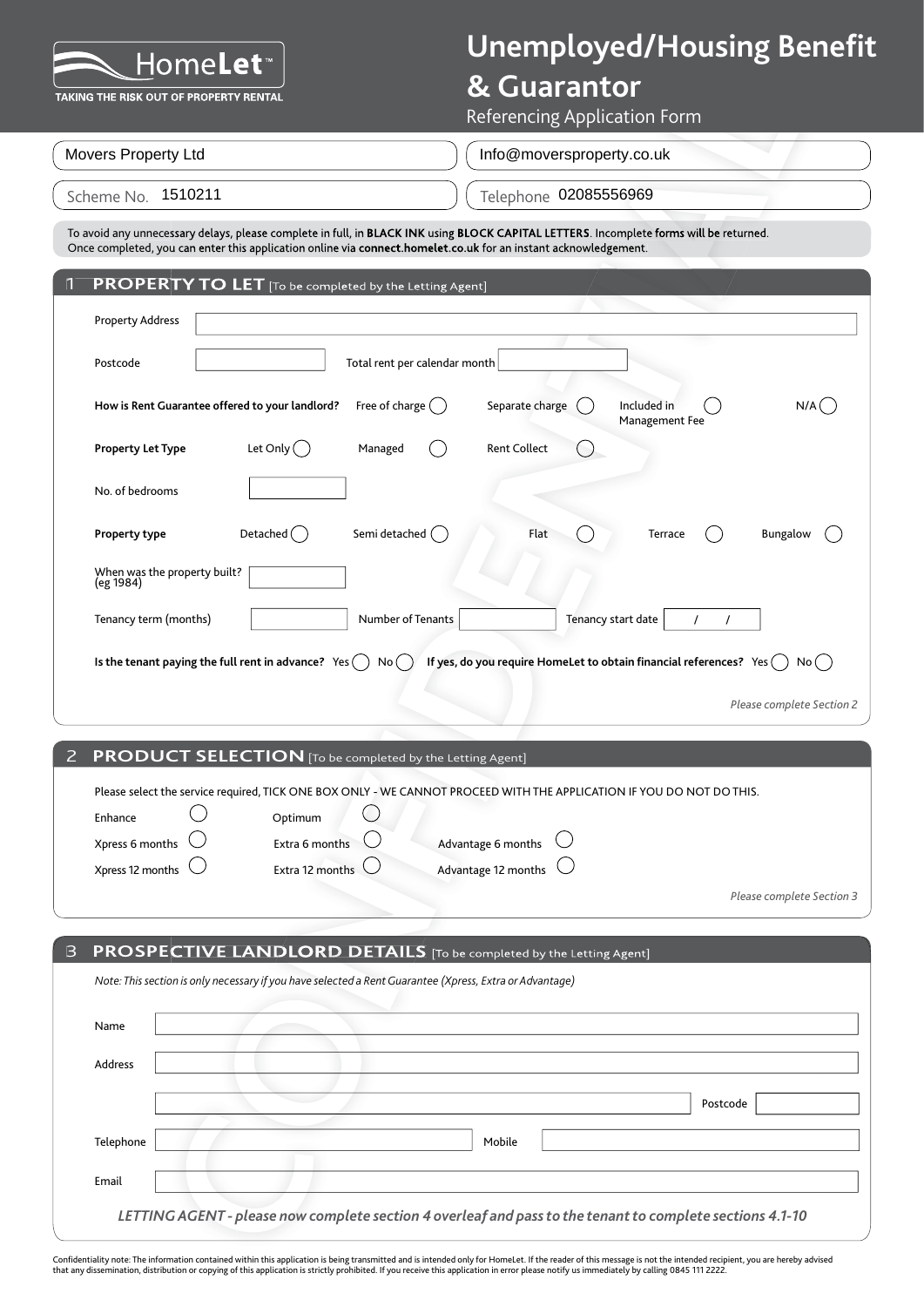### **& Guarantor**

|                           | TAKING THE RISK OUT OF PROPERTY RENTAL                                              | <b>&amp; Guarantor</b><br>Referencing Application Form                                                                                                                                                                                                                                                                                                                                                      |                                  |
|---------------------------|-------------------------------------------------------------------------------------|-------------------------------------------------------------------------------------------------------------------------------------------------------------------------------------------------------------------------------------------------------------------------------------------------------------------------------------------------------------------------------------------------------------|----------------------------------|
| Scheme No. 1510211        |                                                                                     | Telephone 02085556969                                                                                                                                                                                                                                                                                                                                                                                       |                                  |
|                           | LETTING AGENT: WHAT IS THE TENANT'S SHARE OF RENT                                   |                                                                                                                                                                                                                                                                                                                                                                                                             | To be completed by<br>the Agent] |
|                           | 4.1 YOUR PERSONAL DETAILS [To be completed by the Tenant]                           |                                                                                                                                                                                                                                                                                                                                                                                                             |                                  |
| Title:<br>Mr<br>Mrs       | Miss<br>Other                                                                       |                                                                                                                                                                                                                                                                                                                                                                                                             |                                  |
| First name                |                                                                                     | Middle name                                                                                                                                                                                                                                                                                                                                                                                                 |                                  |
| Last name                 |                                                                                     |                                                                                                                                                                                                                                                                                                                                                                                                             |                                  |
| Email                     |                                                                                     |                                                                                                                                                                                                                                                                                                                                                                                                             |                                  |
| Other names               |                                                                                     | Date of birth                                                                                                                                                                                                                                                                                                                                                                                               |                                  |
| <b>Residential Status</b> | Property owner<br>Council tenant ()                                                 | Living with friends/relatives<br>Private tenant                                                                                                                                                                                                                                                                                                                                                             |                                  |
| Your<br>Telephone         |                                                                                     | Your<br>Mobile                                                                                                                                                                                                                                                                                                                                                                                              |                                  |
|                           | Bank / building society details: please provide the details of your current account |                                                                                                                                                                                                                                                                                                                                                                                                             |                                  |
| Account holder(s)         |                                                                                     | Bank name                                                                                                                                                                                                                                                                                                                                                                                                   |                                  |
| Bank Account no.          |                                                                                     | Sort code                                                                                                                                                                                                                                                                                                                                                                                                   |                                  |
|                           |                                                                                     | <b>IMPORTANT - ADVERSE CREDIT HISTORY</b>                                                                                                                                                                                                                                                                                                                                                                   |                                  |
|                           |                                                                                     | Do you have any County Court Judgements, Court Decrees, Bankruptcy, Administration Orders,<br>NO $\bigcap$ YES $\bigcap$<br>Individual Voluntary Arrangements, or any other adverse credit history whether settled or not?<br>If YES, please detail on a separate sheet. Please note that failure to disclose information relating to adverse credit history may result in your application being declined. |                                  |
|                           | YOUR ADDRESS [To be completed by the Tenant]                                        |                                                                                                                                                                                                                                                                                                                                                                                                             |                                  |
| Current<br>Address        |                                                                                     |                                                                                                                                                                                                                                                                                                                                                                                                             |                                  |
|                           |                                                                                     |                                                                                                                                                                                                                                                                                                                                                                                                             | Postcode                         |
| Period at Address         | Years                                                                               | Months                                                                                                                                                                                                                                                                                                                                                                                                      |                                  |
|                           |                                                                                     | We require three years worth of your address history. If you have lived at this address for more than three years,<br>please move to section 6. If you have been there for less than three years, please provide your previous address(es) below.                                                                                                                                                           |                                  |
| Previous<br>Address       |                                                                                     |                                                                                                                                                                                                                                                                                                                                                                                                             |                                  |
|                           |                                                                                     |                                                                                                                                                                                                                                                                                                                                                                                                             | Postcode                         |
| Period at Address         | Years                                                                               | Months                                                                                                                                                                                                                                                                                                                                                                                                      |                                  |
| Previous<br>Address       |                                                                                     |                                                                                                                                                                                                                                                                                                                                                                                                             |                                  |
|                           |                                                                                     |                                                                                                                                                                                                                                                                                                                                                                                                             | Postcode                         |
| Period at Address         | Years                                                                               | Months                                                                                                                                                                                                                                                                                                                                                                                                      | Please complete section 6        |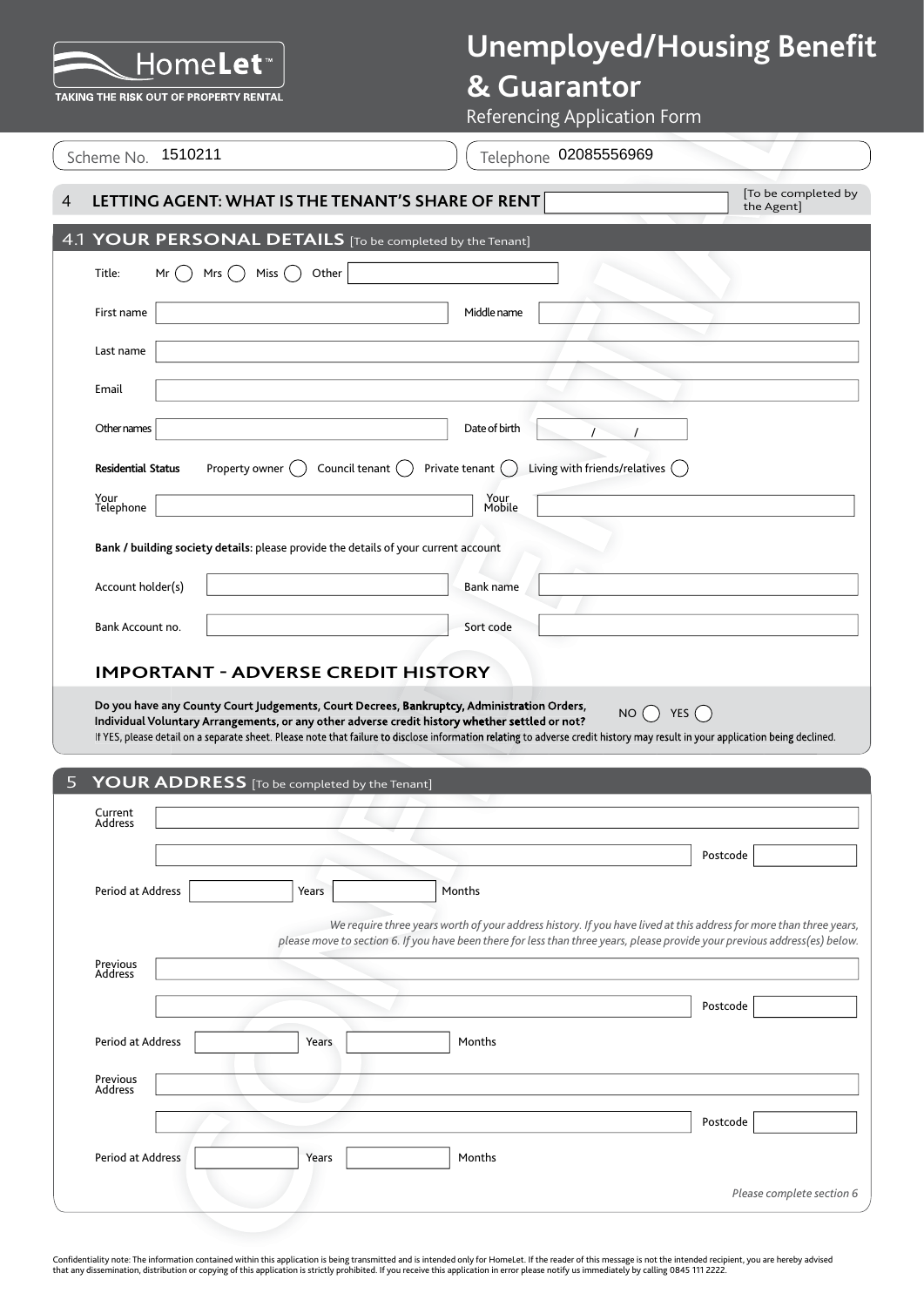## **& Guarantor**

| Scheme No | 1510211 |
|-----------|---------|
|           |         |

|                                      |                                                                                                              | Referencing Application Form                                                                                                   |
|--------------------------------------|--------------------------------------------------------------------------------------------------------------|--------------------------------------------------------------------------------------------------------------------------------|
|                                      | Scheme No. 1510211                                                                                           | Telephone 02085556969                                                                                                          |
|                                      |                                                                                                              | YOUR CURRENT LETTING AGENT/LANDLORD/MANAGING AGENT [To be completed by the Tenant]                                             |
|                                      | If you are not a private tenant, please move to section 7.                                                   |                                                                                                                                |
|                                      |                                                                                                              | If you are a private tenant please provide the details of the letting agent/ landlord/ managing agent of your current address. |
| Name                                 |                                                                                                              |                                                                                                                                |
| Address                              |                                                                                                              |                                                                                                                                |
|                                      |                                                                                                              | Postcode                                                                                                                       |
| Telephone                            |                                                                                                              | <b>Evening Telephone</b>                                                                                                       |
| Email                                |                                                                                                              | Fax                                                                                                                            |
|                                      |                                                                                                              | Please complete section 7                                                                                                      |
|                                      |                                                                                                              |                                                                                                                                |
|                                      | <b>ADDITIONAL INFORMATION</b> [To be completed by the Tenant]                                                |                                                                                                                                |
| Marital status:<br>Are you a smoker? | Married (<br>Single<br>YES<br><b>NO</b><br>Names and ages of any children who will be occupying the property | Divorced/Separated<br>Other (<br>Do you have any pets? $YES( )$<br><b>NO</b>                                                   |
| National<br>Insurance                |                                                                                                              | Nationality                                                                                                                    |
| Number<br>Passport<br>Number         |                                                                                                              |                                                                                                                                |
|                                      | Your next of kin (this should NOT be your spouse):                                                           |                                                                                                                                |
| Name                                 |                                                                                                              |                                                                                                                                |
| Address                              |                                                                                                              |                                                                                                                                |
|                                      |                                                                                                              | Postcode                                                                                                                       |
| Telephone                            |                                                                                                              | Relationship                                                                                                                   |
|                                      | Additional information                                                                                       |                                                                                                                                |
|                                      |                                                                                                              | Please complete section 8                                                                                                      |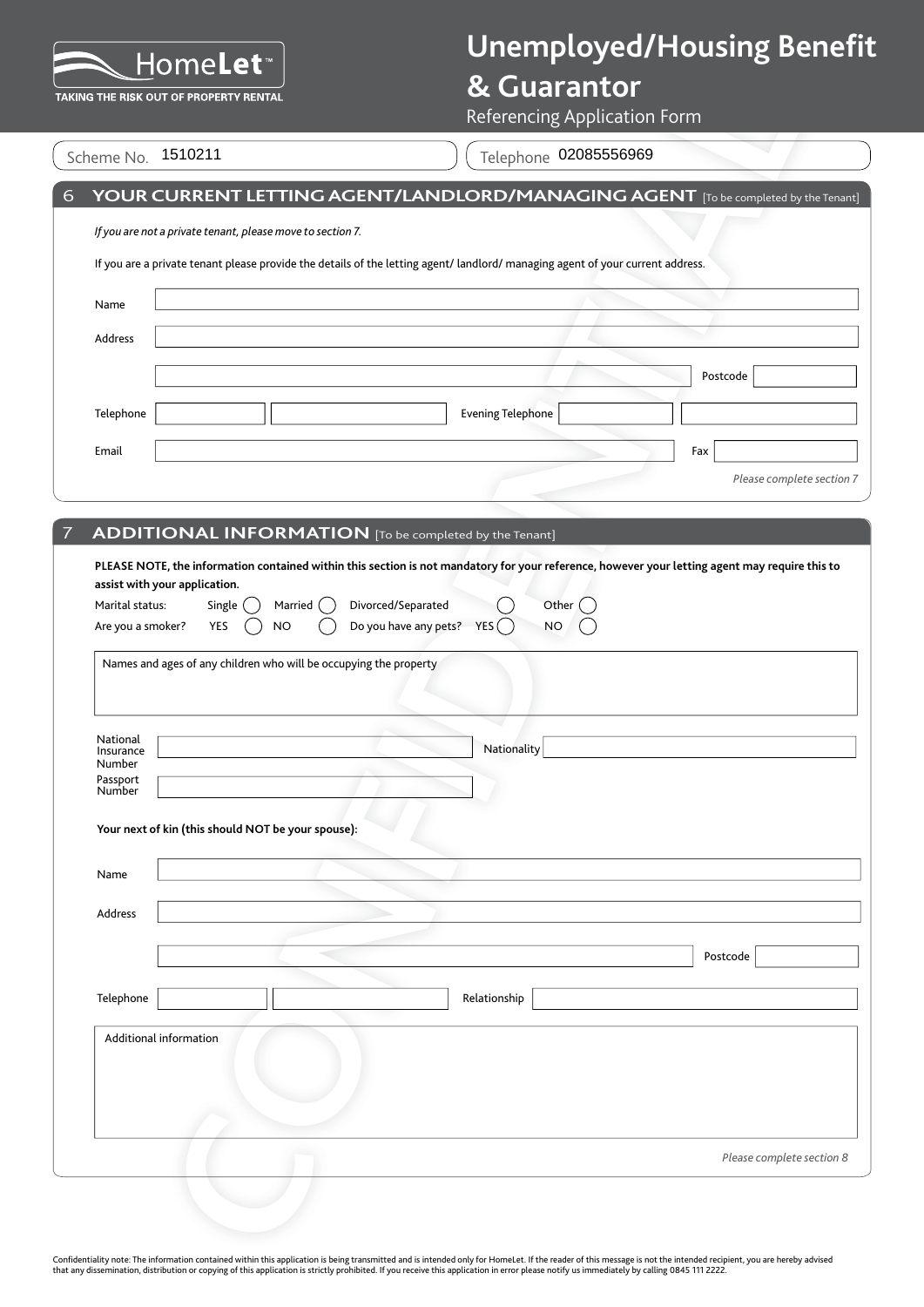

### **& Guarantor**

Referencing Application Form

Scheme No. 1510211

Telephone 02085556969

#### **ABOUT YOUR REFERENCE** [To be completed by the Tenant]

Your reference will be completed by HomeLet on behalf of your letting agent. HomeLet is part of the Barbon Insurance Group Limited and for the purposes of this application, Barbon is the Data Controller as defined in the Data Protection Act 1998 (the "Act")

In order to complete your application, HomeLet will consult with a number of sources to verify the information, including a licensed credit reference agency. As a result of the information received:

- HomeLet may pass on any information supplied to your landlord and/or letting agent, including the results of any linked verification checks.
- By consulting with a credit reference agency, HomeLet will share your information with them and the agency may record the results of this search. This search may show how you conduct payments with other organisations. From time to time, this information may also be used for debt tracing and fraud prevention. You may request the name and address of the Credit Reference agency HomeLet use and you may also apply for a copy of the information they provided to HomeLet.
- If you default on your rental payments, HomeLet may record this on a centrally held database of defaulting tenants, and that such a default could affect any future application for tenancies, credit, and/or insurance.
- HomeLet may use debt collection agencies or tracing agents to trace your whereabouts and recover any monies owed to HomeLet.

Information may be sent to you and your nominated referees by email. This information will only be sufficient enough to identify you and it won't be excessive; however you should be aware that information sent via electronic means can't be guaranteed to be secure. The provisions of Ground 17 of the Housing Act 1996 will apply to this application. If any information within this application is found to be untrue it may be grounds to terminate the tenancy agreement

**PLEASE READ AND COMPLETE THE FOLLOWING STATEMENTS CAREFULLY – IT'S IMPORTANT THAT YOU PROVIDE YOUR CONSENT FOR THE CHECKS BY MARKING THE BOXES NEXT TO THE TEXT AND THEN SIGNING AND DATING BELOW.**

**YES**  $\bigcirc$  I confirm that the information provided in this application form is true to the best of my knowledge, and I'm happy with the checks which HomeLet will complete as detailed above. These results may be accessed again if I apply for a tenancy in the future.

**YES**  $\Box$  I'm happy for HomeLet to contact my referees *(including those outside the EEA)*, with personal information which has been provided in this form to allow them to verify the information about my earnings, dates of employment and previous tenancy term.

If you'd like to find out more about any of the information sources we access to complete your application, please visit www.homelet.co.uk/ref-info.

Signed

Full name and the property of the property of the property of the Date of the Date

Following the completion of your reference, HomeLet or other Barbon Group Companies may contact you by phone or post to let you know about additional services we can offer which may be of interest to you. These services could help protect your liability as a tenant as well as your personal contents. If you don't want us to contact you, please tick this box  $\Box$ . We'll never pass your details on to a third party unless we ask for your express permission. If you'd like to unsubscribe from any services at any time, then please contact HomeLet on unsubscribe@homelet.co.uk

 Yes, I'm happy for HomeLet and other Barbon Group Companies to contact me occasionally by email or SMS with exclusive offers, together with other information from selected third parties about products and services which could benefit me as a tenant.

HomeLet is a trading name of Barbon Insurance Group Limited which is authorised and regulated by the Financial Conduct Authority for insurance mediation. Registered in England number 3135797. Registered office<br>address: Hes

Confidentiality note: The information contained within this application is being transmitted and is intended only for HomeLet. If the reader of this message is not the intended recipient, you are hereby advised that any dissemination, distribution or copying of this application is strictly prohibited. If you receive this application in error please notify us immediately by calling 0845 111 2222.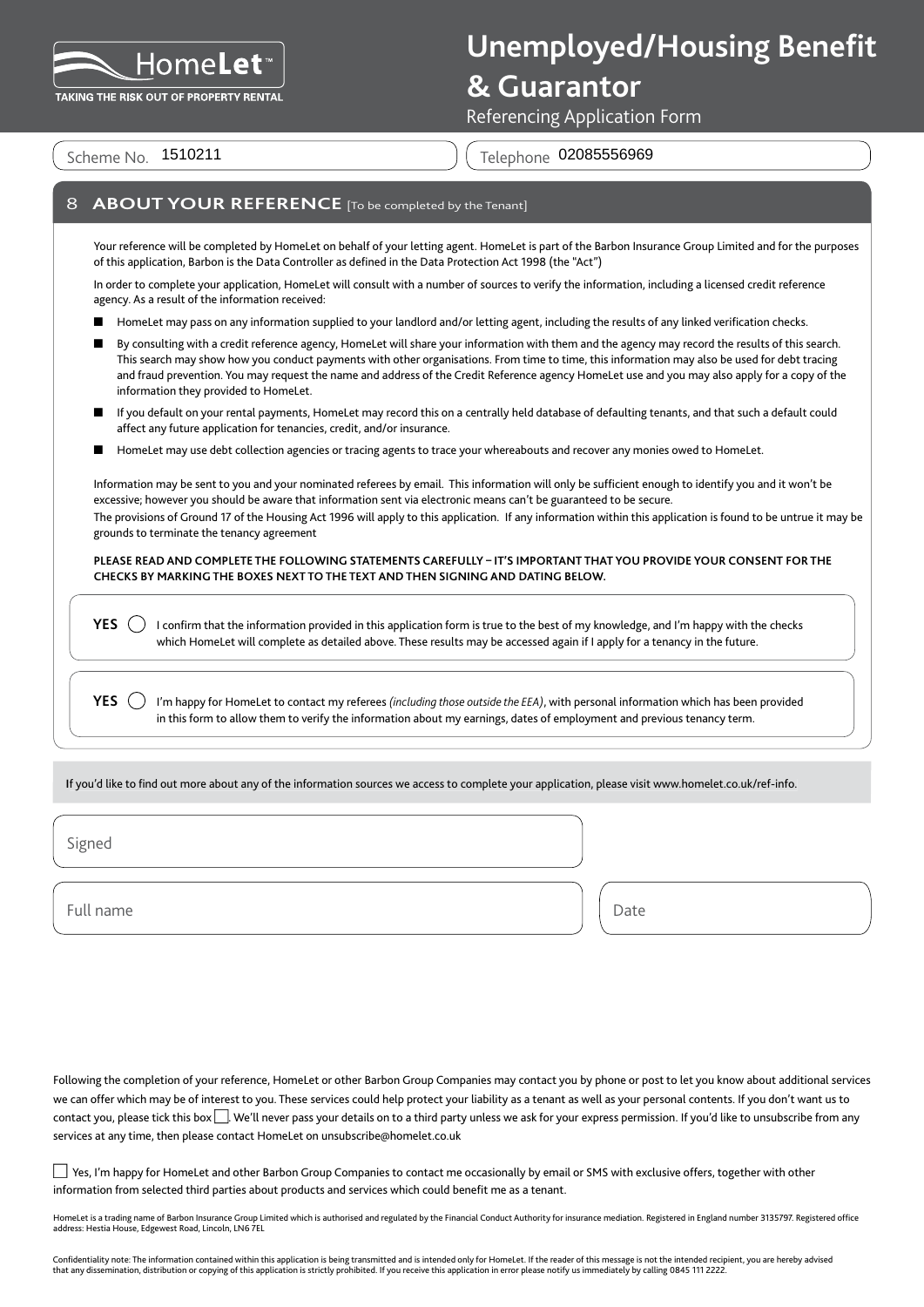## **& Guarantor**

| . <del>.</del><br>--<br>TAKING THE RISK OUT OF PROPERTY RENTAL                                                                                                                               | <b>&amp; Guarantor</b><br><b>Referencing Application Form</b>                                                                                                                                                                                      |
|----------------------------------------------------------------------------------------------------------------------------------------------------------------------------------------------|----------------------------------------------------------------------------------------------------------------------------------------------------------------------------------------------------------------------------------------------------|
| 1510211<br>Scheme No.                                                                                                                                                                        | Telephone 02085556969                                                                                                                                                                                                                              |
| YOUR PERSONAL DETAILS [To be completed by the Guarantor]<br>9                                                                                                                                |                                                                                                                                                                                                                                                    |
| Miss $($<br>Title:<br>Other<br>Mrs $($ )<br>Mr                                                                                                                                               |                                                                                                                                                                                                                                                    |
| First name                                                                                                                                                                                   | Middle name                                                                                                                                                                                                                                        |
| Last name                                                                                                                                                                                    |                                                                                                                                                                                                                                                    |
| Email                                                                                                                                                                                        |                                                                                                                                                                                                                                                    |
| Other names                                                                                                                                                                                  | Date of birth                                                                                                                                                                                                                                      |
| Self-employed<br><b>Employment status</b><br>Employed                                                                                                                                        | Independent means $($<br>On contract<br>Retired                                                                                                                                                                                                    |
| Total gross annual income                                                                                                                                                                    |                                                                                                                                                                                                                                                    |
| Your<br>Telephone                                                                                                                                                                            | Your<br>Mobile                                                                                                                                                                                                                                     |
| Bank / building society details: please provide the details of your current account                                                                                                          |                                                                                                                                                                                                                                                    |
|                                                                                                                                                                                              |                                                                                                                                                                                                                                                    |
| Account holder(s)                                                                                                                                                                            | <b>Bank name</b>                                                                                                                                                                                                                                   |
| Bank Account no.                                                                                                                                                                             | Sort code                                                                                                                                                                                                                                          |
| <b>IMPORTANT - ADVERSE CREDIT HISTORY</b>                                                                                                                                                    |                                                                                                                                                                                                                                                    |
| Do you have any County Court Judgements, Court Decrees, Bankruptcy, Administration Orders,<br>Individual Voluntary Arrangements, or any other adverse credit history whether settled or not? | NO() YES()<br>If YES, please detail on a separate sheet. Please note that failure to disclose information relating to adverse credit history may result in your application being declined.                                                        |
| 10 YOUR ADDRESS [To be completed by the Guarantor]                                                                                                                                           |                                                                                                                                                                                                                                                    |
| Current<br>Address                                                                                                                                                                           |                                                                                                                                                                                                                                                    |
|                                                                                                                                                                                              | Postcode                                                                                                                                                                                                                                           |
| Period at Address<br>Years                                                                                                                                                                   | Months                                                                                                                                                                                                                                             |
|                                                                                                                                                                                              | We require three years worth of your address history. If you have lived at this address for more than three years,<br>please move to section 11. If you have been there for less than three years, please provide your previous address(es) below. |
| Previous<br><b>Address</b>                                                                                                                                                                   |                                                                                                                                                                                                                                                    |
|                                                                                                                                                                                              | Postcode                                                                                                                                                                                                                                           |
| Period at Address<br>Years                                                                                                                                                                   | Months                                                                                                                                                                                                                                             |
| Previous<br><b>Address</b>                                                                                                                                                                   |                                                                                                                                                                                                                                                    |
|                                                                                                                                                                                              | Postcode                                                                                                                                                                                                                                           |
| Period at Address<br>Years                                                                                                                                                                   | Months                                                                                                                                                                                                                                             |
|                                                                                                                                                                                              | Please complete section 11                                                                                                                                                                                                                         |

Confidentiality note: The information contained within this application is being transmitted and is intended only for HomeLet. If the reader of this message is not the intended recipient, you are hereby advised<br>that any di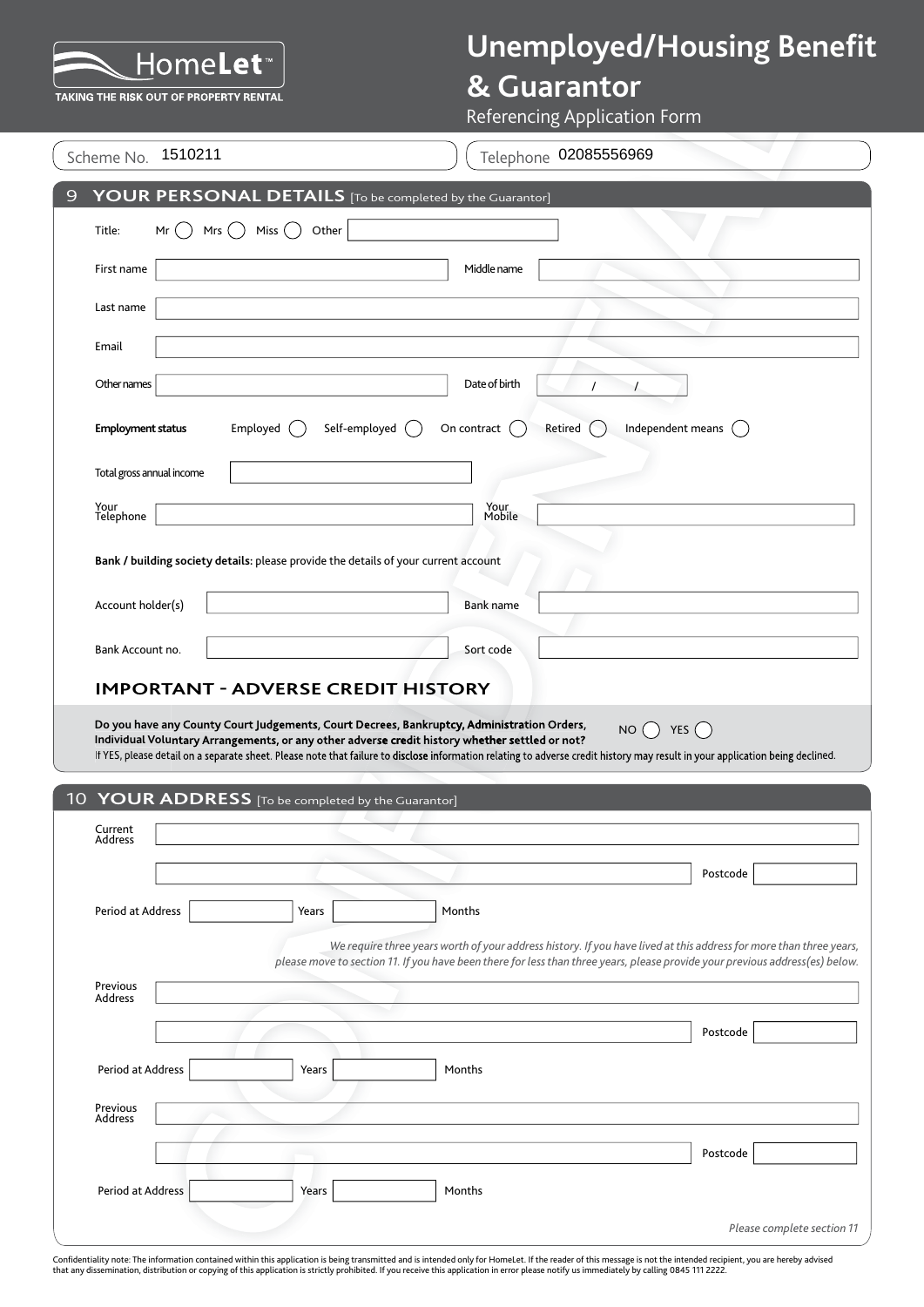## **& Guarantor**

|                  | Please tell us about your earnings and provide the details of a financial referee below (please tick one). Failure            |                                 |
|------------------|-------------------------------------------------------------------------------------------------------------------------------|---------------------------------|
| Current Employer | will prevent us from contacting your referee and will delay your application.<br>Accountant $( )$<br>Pension Administrator () | Self-employed (SA302 / SA100) ( |
| Company<br>Name  |                                                                                                                               |                                 |
| Address          |                                                                                                                               |                                 |
|                  |                                                                                                                               |                                 |

|                            |                                                                                                                                                                                                                                         |                          |                                 | <b>Referencing Application Form</b> |                                                                                                                                                                                                    |               |                                                                     |                                |
|----------------------------|-----------------------------------------------------------------------------------------------------------------------------------------------------------------------------------------------------------------------------------------|--------------------------|---------------------------------|-------------------------------------|----------------------------------------------------------------------------------------------------------------------------------------------------------------------------------------------------|---------------|---------------------------------------------------------------------|--------------------------------|
| Scheme No.                 | 1510211                                                                                                                                                                                                                                 |                          |                                 |                                     | Telephone 02085556969                                                                                                                                                                              |               |                                                                     |                                |
|                            | YOUR FINANCIAL INFORMATION [To be completed by the Guarantor]                                                                                                                                                                           |                          |                                 |                                     |                                                                                                                                                                                                    |               |                                                                     |                                |
| Current Employer ()        | Please tell us about your earnings and provide the details of a financial referee below (please tick one). Failure to provide your gross annual income<br>will prevent us from contacting your referee and will delay your application. | Pension Administrator () | Accountant ()                   |                                     | Self-employed (SA302 / SA100) (                                                                                                                                                                    | Benefit/other |                                                                     |                                |
| Company<br>Name            |                                                                                                                                                                                                                                         |                          |                                 |                                     |                                                                                                                                                                                                    |               |                                                                     |                                |
| Address                    |                                                                                                                                                                                                                                         |                          |                                 |                                     |                                                                                                                                                                                                    |               |                                                                     |                                |
|                            |                                                                                                                                                                                                                                         |                          |                                 |                                     |                                                                                                                                                                                                    |               | Postcode                                                            |                                |
| Contact<br>Name            |                                                                                                                                                                                                                                         |                          |                                 | Position                            |                                                                                                                                                                                                    |               |                                                                     |                                |
| Telephone                  |                                                                                                                                                                                                                                         |                          |                                 | Fax                                 |                                                                                                                                                                                                    |               |                                                                     |                                |
| Email                      |                                                                                                                                                                                                                                         |                          |                                 | from your referee.                  | Providing an email address or fax number could result in a QUICKER RESPONSE                                                                                                                        |               |                                                                     |                                |
| Your position              |                                                                                                                                                                                                                                         |                          |                                 |                                     |                                                                                                                                                                                                    |               |                                                                     |                                |
|                            | Is this position: Permanent                                                                                                                                                                                                             | Contract                 | <b>Contract Terms</b>           |                                     | Months                                                                                                                                                                                             |               | Hours per week                                                      |                                |
|                            | Payroll/Service/Pension number:                                                                                                                                                                                                         |                          |                                 |                                     |                                                                                                                                                                                                    |               |                                                                     |                                |
|                            | Gross Salary/Pension/Drawings per annum:                                                                                                                                                                                                |                          |                                 |                                     |                                                                                                                                                                                                    |               | If self-employed please indicate your                               |                                |
|                            |                                                                                                                                                                                                                                         |                          |                                 |                                     |                                                                                                                                                                                                    |               |                                                                     |                                |
| <b>Start Date</b>          |                                                                                                                                                                                                                                         |                          | End Date (if applicable)        |                                     |                                                                                                                                                                                                    |               | earnings from the last year                                         |                                |
|                            |                                                                                                                                                                                                                                         |                          |                                 |                                     | Do you have a second job, or additional pension? IF YES, please enter the details in section 12<br>Will your employment change before the proposed tenancy starts? IF YES, please go to section 12 |               |                                                                     |                                |
|                            | 12 ADDITIONAL FINANCIAL INFORMATION [To be completed by the Guarantor]                                                                                                                                                                  |                          |                                 |                                     |                                                                                                                                                                                                    |               |                                                                     |                                |
| Future employer (          | If you are changing to new employment, have a second job or another source of income, please provide details in this section.<br>Second employer $\bigcap$                                                                              |                          | Pension administrator $\bigcap$ | Accountant ()                       | Self-employed $\bigcap$                                                                                                                                                                            |               | Benefit/other                                                       |                                |
|                            |                                                                                                                                                                                                                                         |                          |                                 |                                     |                                                                                                                                                                                                    |               |                                                                     |                                |
| Company<br>Name<br>Contact |                                                                                                                                                                                                                                         |                          |                                 |                                     |                                                                                                                                                                                                    |               |                                                                     |                                |
| Address                    |                                                                                                                                                                                                                                         |                          |                                 |                                     |                                                                                                                                                                                                    |               |                                                                     |                                |
| Contact                    |                                                                                                                                                                                                                                         |                          |                                 | Position                            |                                                                                                                                                                                                    |               | Postcode                                                            |                                |
| Name                       |                                                                                                                                                                                                                                         |                          |                                 | Fax                                 |                                                                                                                                                                                                    |               |                                                                     |                                |
| Telephone<br>Email         |                                                                                                                                                                                                                                         |                          |                                 |                                     | Providing an email address or fax number could result in a QUICKER RESPONSE                                                                                                                        |               |                                                                     |                                |
|                            |                                                                                                                                                                                                                                         |                          |                                 | from your referee.                  |                                                                                                                                                                                                    |               |                                                                     | IF NO, please go to section 13 |
| <b>Your Position</b>       |                                                                                                                                                                                                                                         | Contract (               | <b>Contract Terms</b>           |                                     | Months                                                                                                                                                                                             |               | Hours per week                                                      |                                |
|                            | Is this position: Permanent<br>Payroll/Service/Pension number:                                                                                                                                                                          |                          |                                 |                                     |                                                                                                                                                                                                    |               |                                                                     |                                |
|                            | Gross Salary/Pension/Drawings per annum:                                                                                                                                                                                                |                          |                                 |                                     |                                                                                                                                                                                                    |               | If self-employed please include your<br>earnings from the last year |                                |

Confidentiality note: The information contained within this application is being transmitted and is intended only for HomeLet. If the reader of this message is not the intended recipient, you are hereby advised<br>that any di